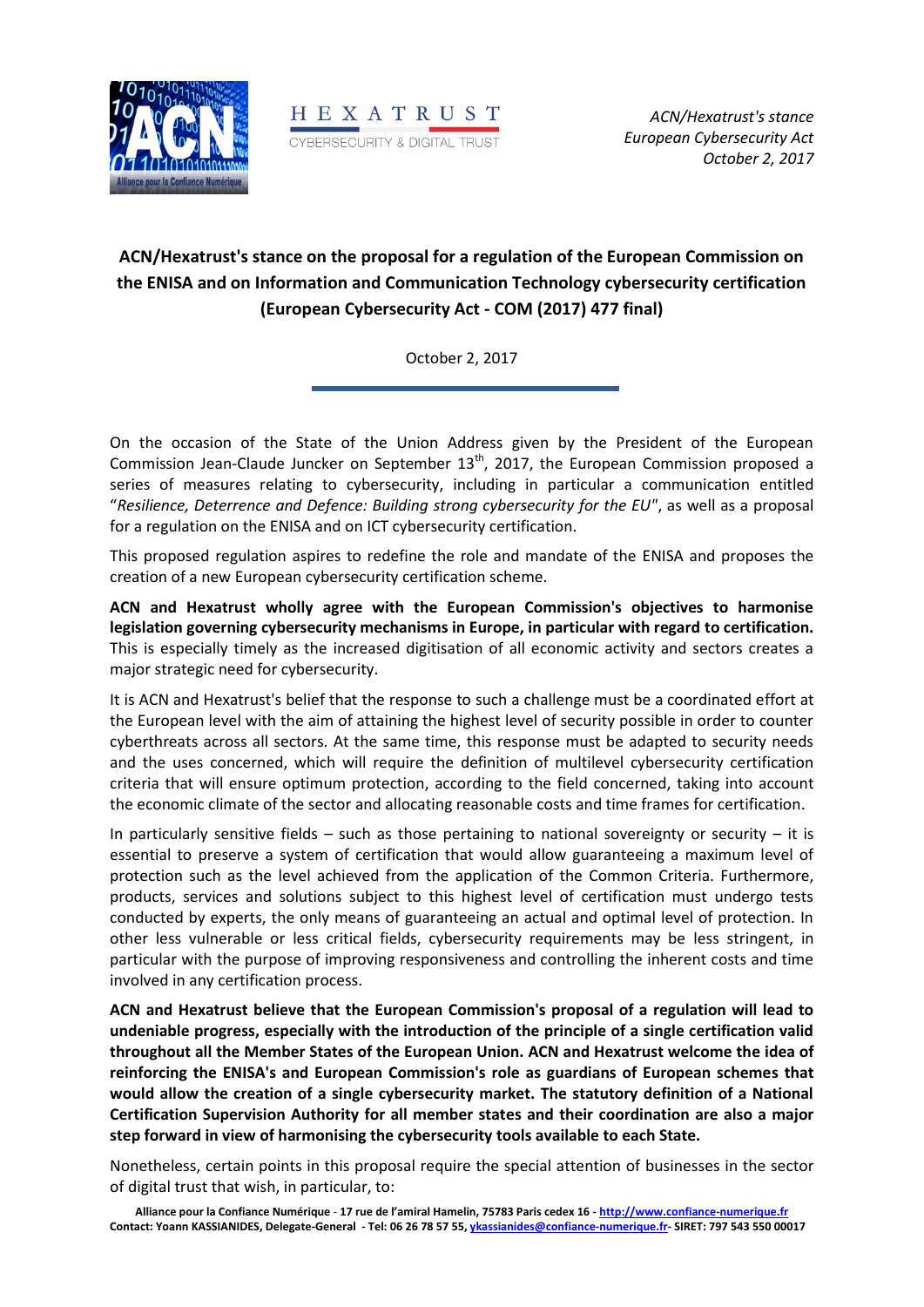



# **1) Sustain the major strategic achievements arising from the mutual recognition of the certificate of high levels of security issued by the ANSSI and its European counterparts (SOGIS MRA) under the new model**

ACN and Hexatrust laud the implementation of a unified scheme for cybersecurity certifications, as well as the dominant role conferred on the ENISA in initiating, addressing and coordinating these initiatives.

However, ACN and Hexatrust wish for this transition to take place over an extended period to prevent abrupt changes that may be detrimental to the market, and under conditions that are compatible with the preservation of fundamental achievements built up over more than 20 years by all the public and private actors in the sector. Above all, ACN and Hexatrust would like for the requirements set out in particular by the SOG-IS MRA to be fully replicated in the new certification scheme and as such extended to all European countries for the purpose of harmonisation.

The main strengths of European cybersecurity (such as local (secure elements) or centralised (HSM) encryption, secure embedded programs, smartcards and secure components) were developed by capitalising on experience accumulated particularly in France through product evaluation schemes (Common Criteria and SOGIS MRA, CSPN, etc.) that the ANSSI has set up. ACN and Hexatrust are extremely concerned about maintaining the positions of world leaders that European industrial operators have been able to win over in their markets thanks to the effectiveness of the SOG-IS MRA scheme, for example.

Apart from this economic assessment, ACN and Hexatrust also wish to ensure the sanctuarisation of the strategic concepts of sovereignty and preservation of European cyberprotection capabilites. While this proposal demonstrated the ambition to raise the level of cybersecurity in Europe, defining a new organisation of evaluation/certification schemes will, in reality, lead to decreased levels of expertise and therefore of trust, eventually going against the initial objectives.

## *Proposal*

- **Replicate the contents and principles of the SOG-IS – MRA annexed to the regulation to transform it into the baseline certification scheme without prejudice to the development of other certification schemes with lower requirements adapted to the needs of less strategic fields.**

## **2) Capitalise on national authorities to guarantee greater homogeneity**

As cybersecurity topics are consubstantially related to the fields of sovereignty and national security, the industrial actors represented by ACN and Hexatrust wish this national dimension to be integrated in the new proposed schemes.

In addition, it is essential that in the process leading to the formulation of new schemes, the EU Cybersecurity certification Group and Member States, along with ENISA, hold codecision powers both for the initiation and for the validation of new certification schemes.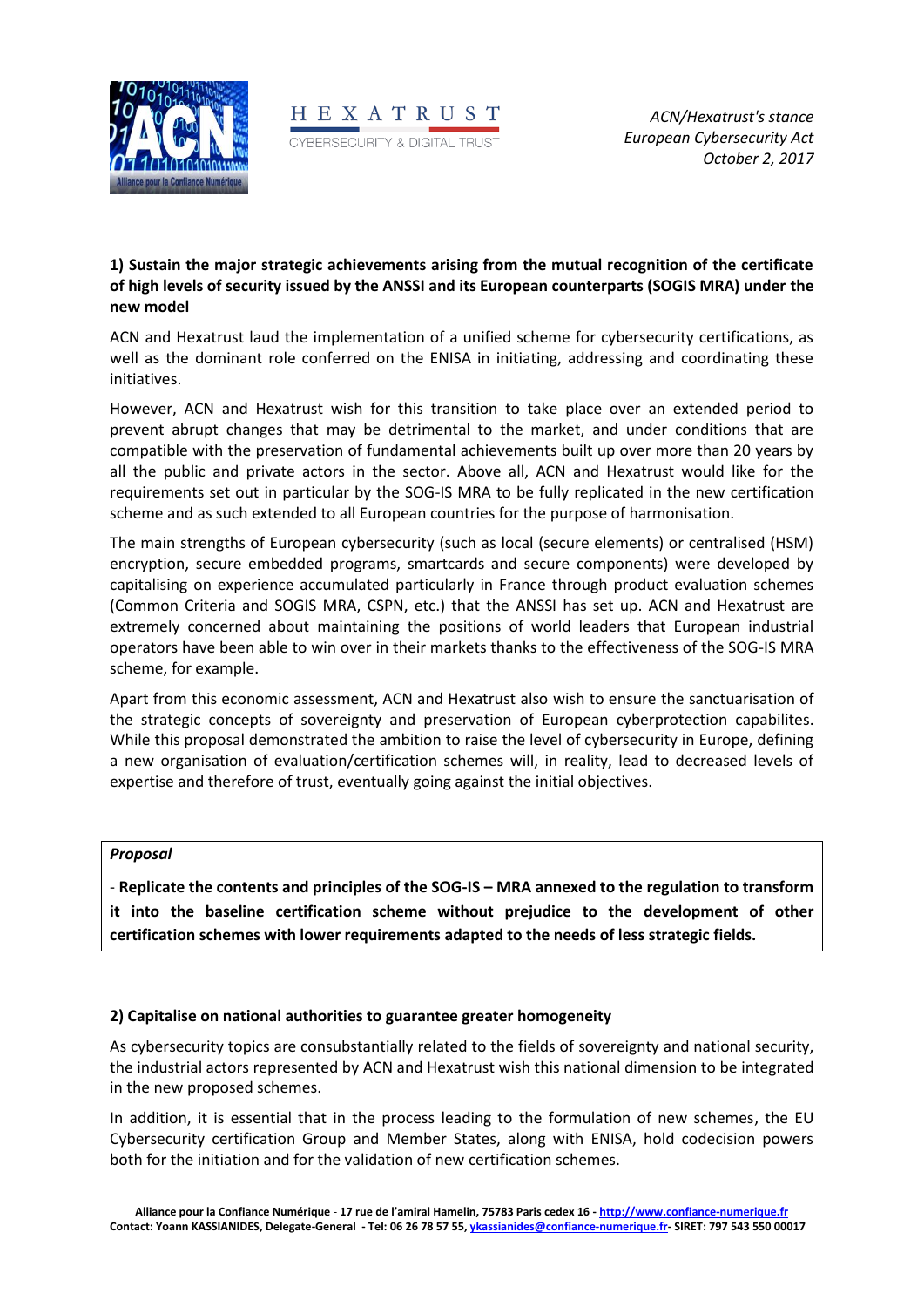



Furthermore, in implementing schemes at a national level, particularly with the aim of improving the communication of best practices, ACN and Hexatrust propose the possibility of national certification supervisory authorities to be validated by all European national authorities as part of a peer review system.

#### *Proposals*

**- Subject the initiation and formal validation of new certification schemes to formal validation by national security entities (via the European Cybersecurity Certification group) for the highest levels of security (currently corresponding to levels higher than EAL4+) before the ENISA's finalisation of schemes and the publication of certificates of implementation.** 

**- Set up a trialogue between the European Commission, the ENISA and the European Cybersecurity Certification group, allowing the possibility of reaching a compromise in the creation of schemes.**

**- Establish a peer review system between national certification supervisory authorities, which should be reviewed by their peers before being able to accredit laboratories in such manner as to guarantee the perfect homogeneity of security levels.** 

## **3) Reinforce the level of dialogue between the representatives of digital trust companies and the ENISA**

Cross-functionality and upgradability are inherent to the concept of cybersecurity, and adequate cybersecurity measures are defined through the combination of the strongest expertise in cybersecurity and particular expertise in the field to be secured. This synergy can only be achieved via a representation of businesses in the field of digital trust, which may work together with representatives from the sector to be secured.

Nonetheless, in order to ensure the consistency and legitimacy of this dialogue between companies and the ENISA, it is essential to ensure the legitimacy of the stakeholders involved in the process, and in such a way as to ensure that the message communicated indeed reflects that of a legitimate profession instead of the individual interests of a company or any other entity seeking to wield influence over an extremely strategic field, i.e., the definition of cybersecurity requirements.

ACN and Hexatrust therefore take pride in the fact that the proposed regulation places great importance on the consultation of actors in the private sector, but immediately request that interlocutors invited to participate in such committees be subject to thorough vetting.

#### *Proposal*

**- Subject stakeholders that are company representatives to accreditation by each national authority or by the EU Cybersecurity certification Group.**